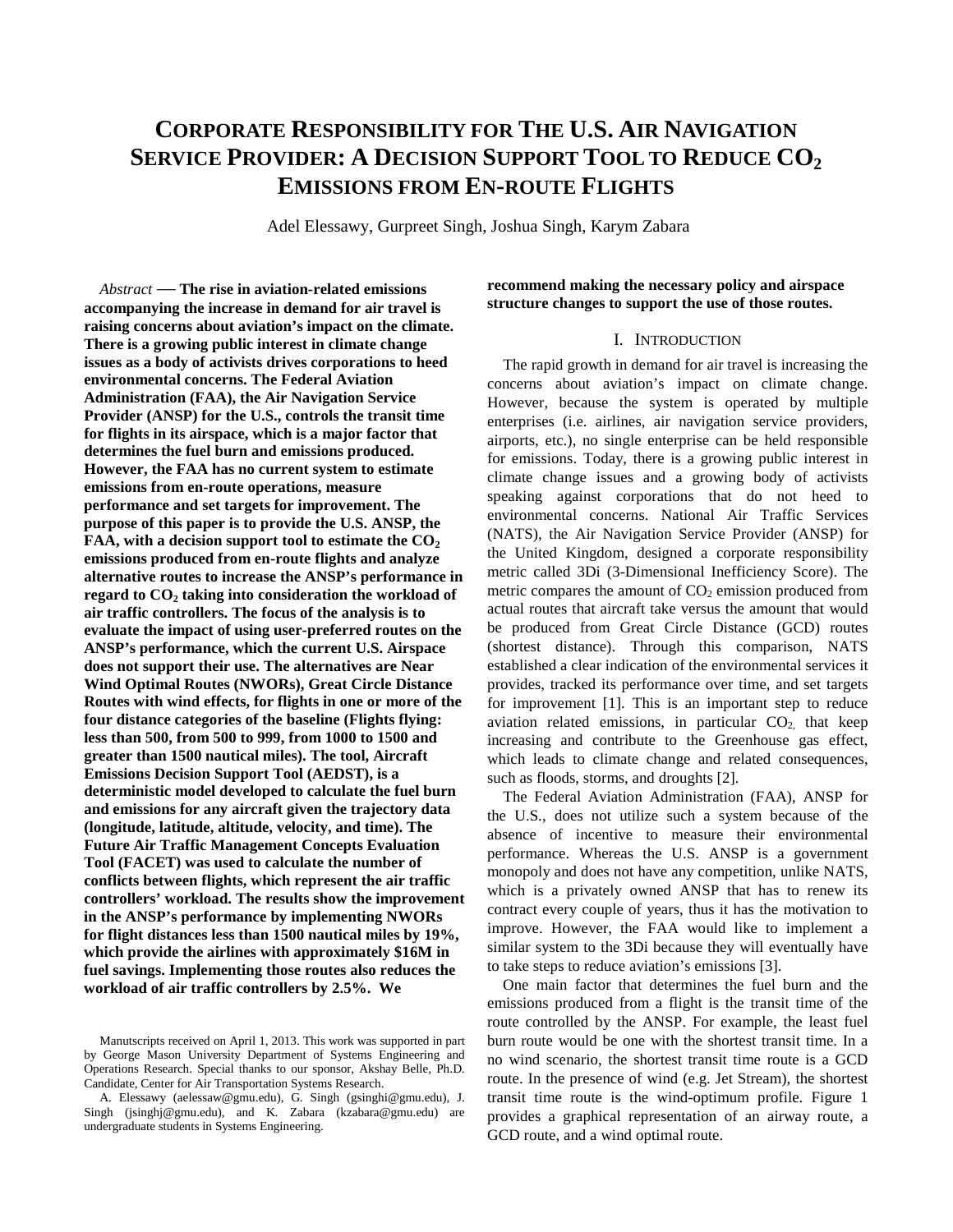

Fig. 1. Airway Route vs. Great Circle Route vs. Wind Optimal Route

Today, most flights must use jet routes, and airways routes, instead of flying user-preferred, wind optimal routes, which are within the airlines' planning capability. This is due to the current structure of the U.S. Airspace that does not support the use of those routes. It is also done for safety to avoid increasing the air traffic control workload, which is resolving conflicts between aircraft that violate vertical and lateral separation, the basis for en-route safety [4]. One flight conflict is the loss of separation between two aircraft. It occurs when aircraft are within five nautical miles laterally and 1000 feet vertically from each other [see FAA Order 7110.65].

This paper explains the design of a *decision support tool* for the U.S. ANSP to estimate the fuel burn and  $CO<sub>2</sub>$ emissions produced from en-route flights, making it possible for the FAA to track their performance, and use that information to make changes, which give airlines more options (shorter, more optimal routes) when filing flight plans. The paper analyzes the performance of the ANSP using one day of traffic, measured in terms of transit time, fuel, and, emissions. The paper discusses possible improvements in performance by implementing Near Wind Optimal Routes (NWORs) for flights in one or more of the flight distance categories taking into account the workload of the air traffic controllers.

# II. STAKEHOLDER ANALYSIS

There are four major stakeholders with different objectives involved in the project:

# *A. Air Navigation Service Providers*

The ANSP is the primary stakeholder for this project. It is the organization that oversees Air Traffic Control (ATC), which is comprised of Air Traffic Controllers, Air Traffic Control Managers, and Air Traffic Flow Managers. Air Traffic Controllers provide safe separation of traffic in the National Airspace System while Traffic Flow Managers want to ensure the capacity available is used efficiently and approve flight plans filed by the airline dispatchers on that basis.

# *B. Airlines*

Airlines are organizations that provide regular passenger air service. They are broken down into management, pilots, and dispatchers. The airline management's objective is to reduce cost and maximize profit. One major cost that burdens the airlines is fuel, which accounts for  $\sim$  35% of the operational cost [5]. The airline dispatchers are the ones responsible for filing the flight plans with the ANSP based on the weather and the wind, which provides the best fuel savings for the airlines. The flight plan is then approved in the collaborative decision-making between the dispatcher and the ANSP, more specifically the flow managers.

# *C. Citizens/ Climate Change Advocates*

Citizens are recognized subjects of a country and have different opinions and objectives. The climate change advocates set the environmental goals that are pursued by the citizens, such as reducing the amount of  $CO<sub>2</sub>$  emissions in the air that cause climate change and global warming.

#### *D. Government Regulators*

Government regulators are broken up into legislative and executive branches; Congress is within the legislative branch and the federal government is considered the executive branch. The federal government is comprised of many departments that include the Environmental Protection Agency (EPA), the Department of Energy (DOE), and the Department of Transportation (DOT). The FAA falls under the DOT in this hierarchy. The objectives of the different government regulators vary from safety, to performance, to protection of human health and the environment.

# *E. Stakeholder Interactions and Tensions*

Earth produces environmental effects causing citizens and climate change advocates to report emissions issues to Congress, who represent the citizens in the government. Subsequently, the executive branch is pressured to solve these problems. The Executive Government Regulators enforce guidelines that are set by EPA, DOE, and DOT, who provide the FAA with the standards regulated to the ANSP and the airlines. The airlines' flight routes, filed by the dispatchers, are approved by the ANSP in the collaborative decision-making.

Tensions, such as changes in the agreed upon flight plans due to weather and airspace congestion, occur between the ANSP and the airlines, which are the two major stakeholders. Those changes lead to deviation from the flight route causing an extensive use of fuel, and thus an increase in emissions. This leads to a conflict of interest, as the airlines want to save fuel while, the ANSP wants to maintain safe separation of aircraft without exhibiting special preference in flight routes to one airline over another. This further causes tension between government regulators, and citizens and climate change advocates, who demand climate change issues to be addressed. Consequently, this leads to tensions between government regulators and the ANSP because regulators want the ANSP to maintain safety and increase performance, while the ANSP has no incentive to do so.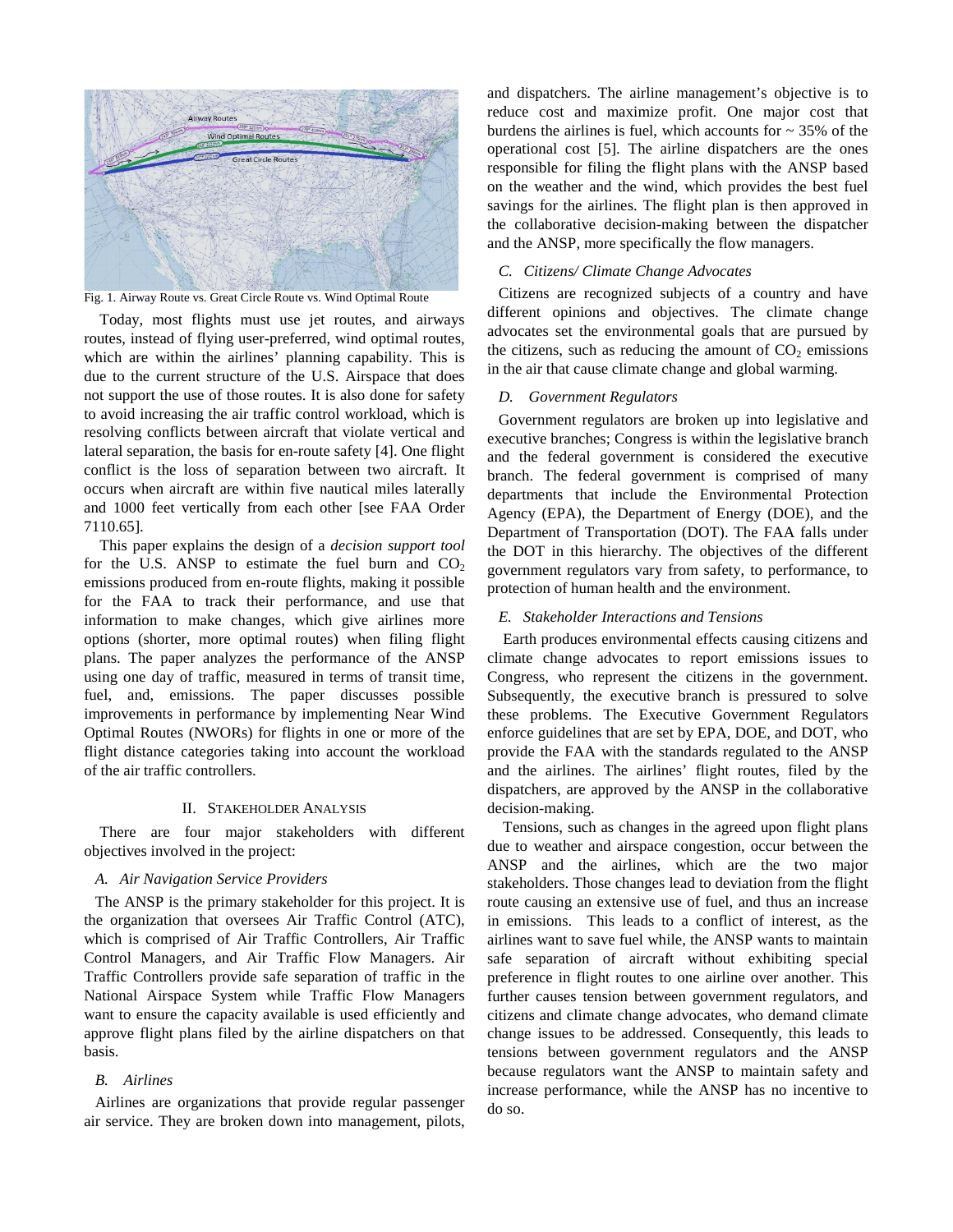# III. PROBLEM, NEED STATEMENT & SYSTEM SCOPE

# *A. Problem Statement*

The FAA, ANSP for the U.S., has the opportunity to improve its en-route operations with regard to environmental decisions by exercising corporate responsibility. The FAA currently has no system to estimate emissions, measure performance of en-route flights, and make changes that give airlines more options while filing flight plans.

# *B. Need Statement*

There is a need to provide the FAA with a *decision support tool*, **Aircraft Emissions Decision Support Tool (AEDST),** to calculate emissions, measure performance, and evaluate alternatives for goals in emissions reduction.

## *C. System Scope*

The scope of the project is limited to the ANSP's operations within the climb, cruise, and descent cycle (CCD). It includes the evaluation of the ANSP's performance for domestic commercial, air taxi, and business flights with a cruising altitude of 18,000 ft. and above in the NAS using a single day of traffic (January  $17<sup>th</sup>$ , 2011).

The CCD cycle includes all activities that occur at altitudes above 3000 ft., which comprises the phases of flight:

- Climb: actual operations of increasing the altitude of the aircraft and the one where the most fuel burn occurs
- Cruise: level portion of aircraft travel and occurs between climb and descent and the most fuel efficient phase of flight
- Descent: aircraft decreases altitude before landing on the ground

### IV. DESIGN ALTERNATIVES

#### *A. Baseline Routes Analysis*

Before proposing alternative routes, the analysis of the current status (Airway routes) was required to categorize the flights in regards to the distance flown and emissions produced. Figure 2 shows the average emissions produced from each flight and from each nautical mile flown by stage lengths of 100 nautical miles.



Average Emissions per Flight / 1000 Average Emissions per Nautical Mile Flown

Fig. 2. Average emissions produced from each flight in 100 nautical mile stage lengths (blue) and average emissions produced per nautical mile flown (red)

The flights of the baseline were divided into four categories based on the distance flown. Figure 3 shows the total transit time, fuel burn, and  $CO<sub>2</sub>$  emissions produced from flights in each distance category. The categories are:

- 1) Flights flying more than 1500 nautical miles (A1)
- 2) Flights flying 1000 to 1499 nautical miles (A2)
- 3) Flights flying 500 to 999 nautical miles (A3)
- 4) Flights flying less than 500 nautical miles (A4)

Figure 3 also illustrates that flights in A4 and A3 are more frequent, in comparison to A1 and A2. Flights in A3 produce the most emissions as they fly moderate distances and they are very frequent. On the other hand flights in A4 have the same frequency, but they fly shorter distances and time so they do not produce as much emissions. However, A1 is the least frequent and it produces more emissions than A2.



Frequency (# of Flights) Emissions Produced (MT) / 10 Time (Hrs) Fig. 3. Total number of flights, total  $CO<sub>2</sub>$  emissions and total transit time from the airway routes in each of the distance categories for the sample day.

#### *B. Alternative Routes*

The goal of providing alternative routes is to reduce the ANSP's contribution to aviation's emissions and increase performance through reducing transit time for flights in the baseline. The proposed alternatives are Near Wind Optimal Routes (NWORs), which provide the least flight transit time. The alternatives are to implement NWORs for flights in the baseline for one or more of the distance categories (A1, A2, A3, A4), while maintaining the remaining categories to use their same airway routes (baseline).

#### V. METHOD OF ANALYSIS

Two major tools were used for this project; Aircraft Emissions Decision Support Tool (AEDST), which was designed as a deterministic model using C++, to calculate the total transit time, fuel burn and  $CO<sub>2</sub>$  emissions from enroute flights. Another tool, Future Air Traffic Management (ATM) Concepts Evaluation Tool (FACET) was also used to simulate the GCD routes for flights and identify the number of conflicts between flights representing the workload of the air traffic controllers.

# *A. Aircraft Emissions Decision Support Tool (AEDST)*

#### 1. System Requirements

Based on the problem and need statements, the following system requirements have been derived: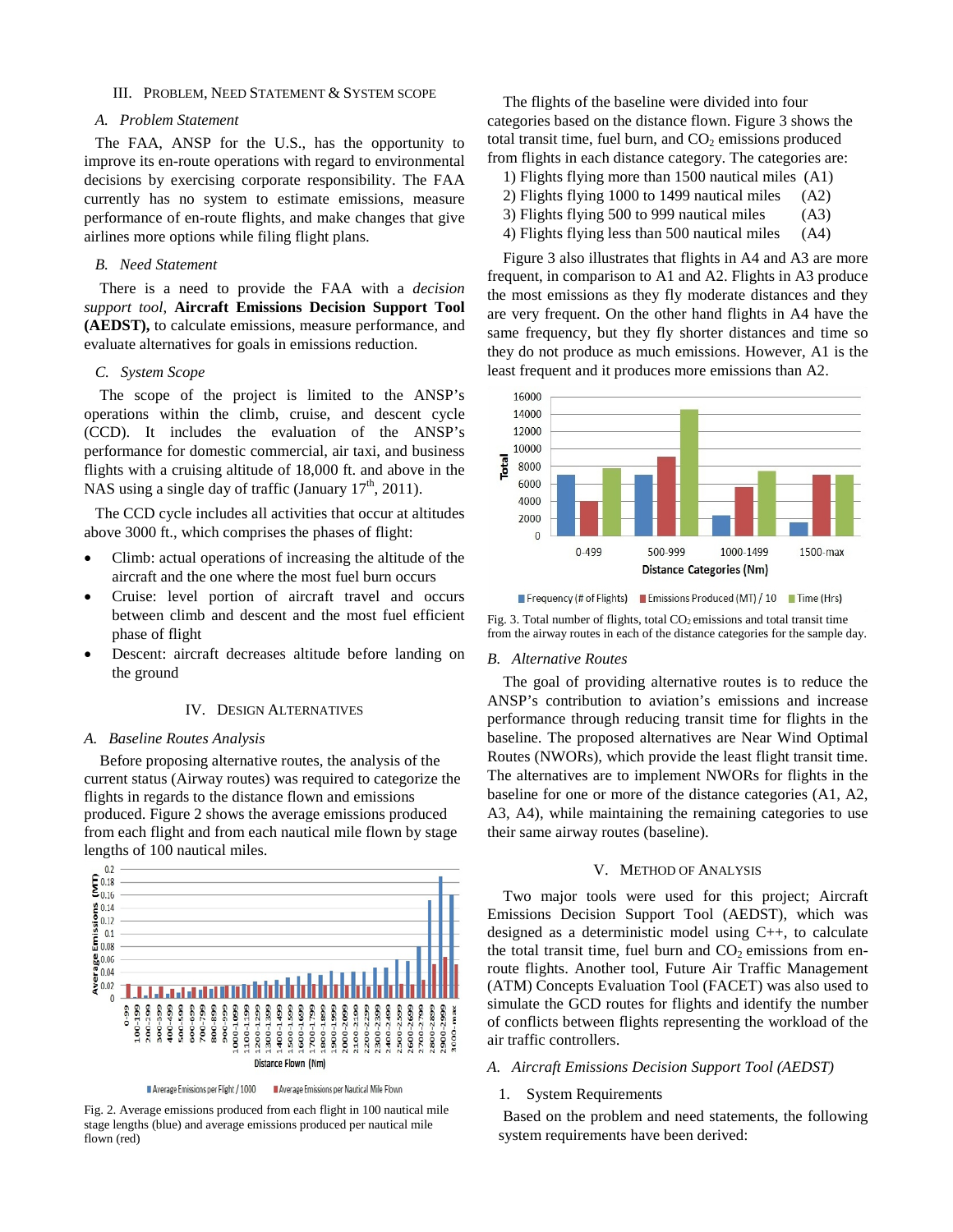- The system shall account for aviation related emissions within the CCD cycle
- The system shall incorporate the amount of  $CO<sub>2</sub>$ emissions from aircraft given the flight trajectory data
- The system shall provide a basis for comparing alternative flight plans with respect to  $CO<sub>2</sub>$ emissions in the presence of wind.
- The system shall provide a basis for setting performance targets

#### 2. System Assumptions

The system assumes nominal fuel consumption estimates for different aircraft during all phases of flight due to the dependency on the BADA performance files in acquiring the fuel burn rates.

#### 3. System Description

There are two primary sources of data used as inputs for this tool. First, Base of Aircraft Data (BADA) Performance Files provides the thrust specific fuel consumption of different aircraft types given the phase of the flight, altitude, and velocity. Second, Enhanced Traffic Management System (ETMS) Radar Track Data, which provides the detailed flight information and airway routes (trajectory data) in the airspace. This includes flight ID, Departure & Arrival Airports, and Aircraft Type. It also provides the Longitude, Latitude, Altitude, Time, and Velocity of the flight every one minute.

Another Input that replaces the ETMS Track Data for the GCD Routes and the NWORs, is generated using (FACET), which is a simulation model designed by NASA to model trajectories for the climb, cruise, and descent phases of flight for each type of aircraft [6].

Some information is extracted from the actual airway flight plans in the ETMS to input into FACET. This included information such as Flight ID, aircraft type, departure & arrival airports, initial altitude, longitude, and latitude to simulate the GCD routes. The output from FACET provides a file that resembles the ETMS Track Data file and serves as an input into AEDST.

The output of the system shows the transit time, the fuel burn, and the  $CO<sub>2</sub>$  emissions produced per flight. It also provides the total fuel burn and emissions for all flights in the national airspace. Figure 4 shows an input and output diagram of the system.



Fig. 4. Input and Output Diagram of the Decision Support Tool

# 4. System Methodology

AEDST contains various metrics for en-route flights such as transit time, fuel burn, and  $CO<sub>2</sub>$  emissions. The system distinguishes the airways and GCD routes from the NWORs in the simulation process.

For the airways and the GCD routes, the ETMS Data and the FACET outputs are given as data records for each flight. There are various calculations that need to be performed for each flight per data record and then summed up for the total distance, transit time, fuel burn, and emissions. The system identifies each flight based on its unique flight ID and marks the aircraft type.

The flight transit time (t) in minutes, as shown in equation (1), is computed through the summation of the time for all data records  $(t_i)$  for the unique flight ID, since the aircraft location is given every minute.

$$
t = \sum t_i \tag{1}
$$

In order to compute the total distance flown for a flight, the distance flown every minute (S) needs to be calculated first, by utilizing equations (2), (3), (4). The latitudes  $(\varphi_1, \varphi_2)$  and longitudes  $(\lambda_1, \lambda_2)$  between two records in radians for the unique flight ID and the radius of the earth in nautical miles are used. Then, the total distance  $(S_T)$  in nautical miles would be the summation of all calculated distances for a flight ID as shown in equation (5).

$$
A = \sin^2\left(\frac{\Delta\varphi}{2}\right) + \cos(\varphi_1) \cdot \cos(\varphi_2) \cdot \sin^2\left(\frac{\Delta\lambda}{2}\right) \tag{2}
$$

$$
C = 2 \tan^{-1} 2 (\sqrt{A}, \sqrt{A} - 1)
$$
 (3)

$$
S_i = R \sum C \tag{4}
$$

$$
S_T = \sum S_i \tag{5}
$$

The fuel burn calculation involves multiple steps, which start by identifying the phase of the flight whether it is in climb, cruise, or descent. The difference between the altitudes for two records provides the phase of flight. If the altitude difference yields a positive value, the aircraft is climbing. If the difference is zero, the aircraft is cruising, and if negative it is descending. Once the phase of the flight is identified, the first altitude is used to find the fuel burn rate per unit time for the given aircraft type at that point from the BADA Performance Files. Using Equation (6), multiplying the fuel burn rate per unit time (TSFC) in metric tons per unit time by the time of every record  $(t_i)$  in minutes provides the fuel burn at that point  $(f_i)$ . The total fuel burn for the flight  $(f_T)$  in metric tons can be acquired by summing up the fuel burn for all the given records for the unique flight ID, as shown in equation (7).

$$
f_i = TSEC_i \times t \tag{6}
$$

$$
f_T = \sum^n f_i \tag{7}
$$

Finally, the emissions produced during the flight (E) in metric tons can be calculated by multiplying the total fuel burn during a flight  $(f<sub>T</sub>)$  by the emissions index  $(E, I)$ , as shown in equation (8). The index is a constant value for all flights, which is 3.16, since all of the specified aircraft are using jet fuel type A [7].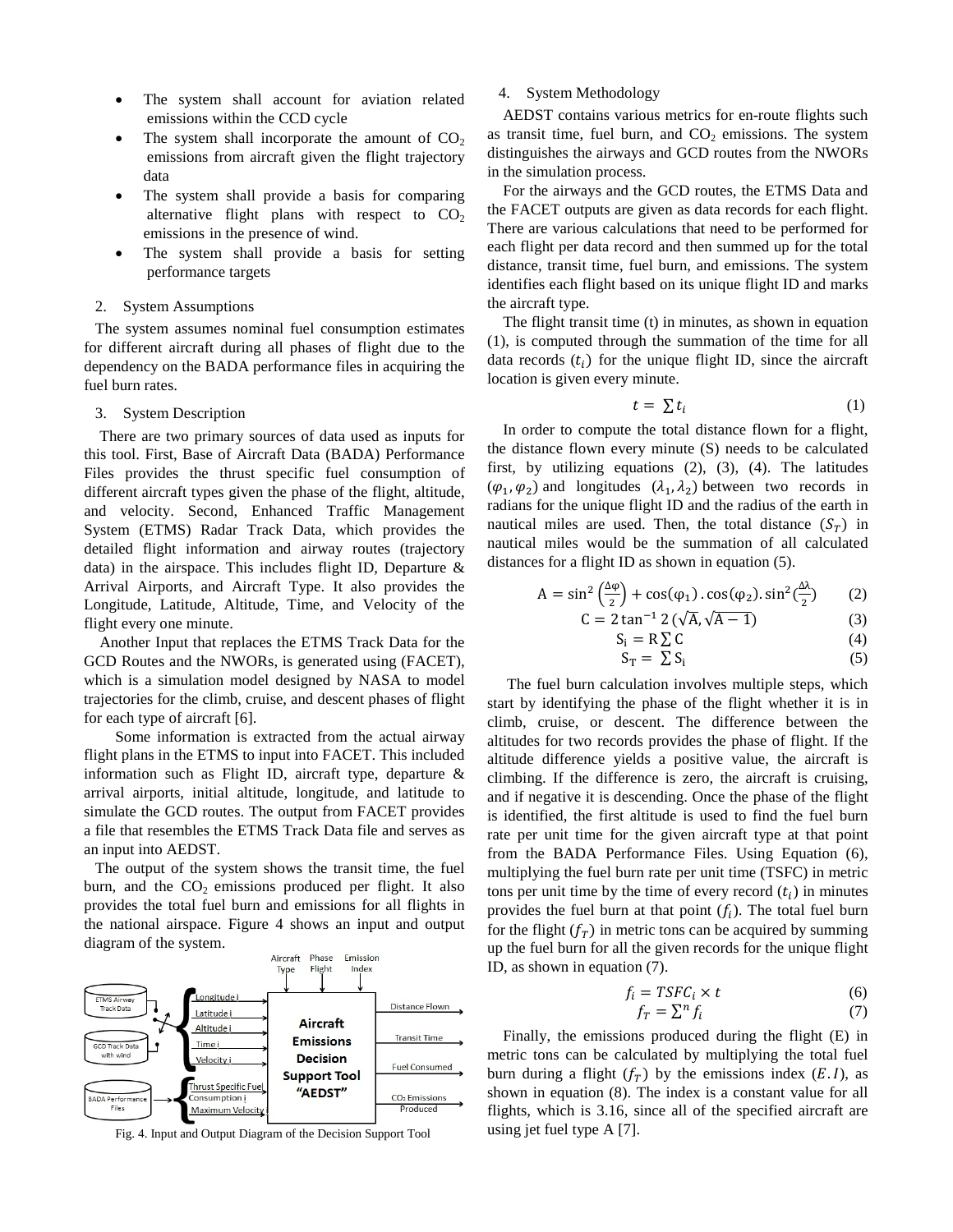$$
E = E.I \times f_T \tag{8}
$$

For the NWORs, the process differs from that for the airways and the GCD routes in regards to the fuel burn and emissions because it requires the implementation of wind for the GCD routes. The wind affects the velocity of the aircraft throughout the flight; therefore, the transit time, fuel burn, and emissions produced will vary. The wind data is extracted from the airway routes to influence the GCD routes assuming that they are impacted by the same wind conditions due to the unavailability of actual wind data. Wind is generated based on the difference between the velocity in ETMS Track data, which is the true airspeed, and the velocity in the BADA Performance files at the same altitude and phase of flight, which is the nominal speed. The wind speed is recorded for every record of each flight to influence the GCD version of the flight to obtain the NWORs.

The distances flown in nautical miles (S) and the initial transit time (t) in hours remain the same as for the GCD Routes of the flight. Now, the true airspeed (V') in Knots for every record can be calculated by adding the wind speed (W) to the groundspeed (V), which is shown in equation (9).

$$
V' = V + W \tag{9}
$$

The change in the velocity of the aircraft will impact the transit time, but the distance will not change. Using equation  $(10)$ , the new transit time per record  $(t')$  is computed by dividing the distance traveled (S) by the true airspeed (V').

$$
t' = \frac{S}{V'} \tag{10}
$$

After the new transit time is acquired, the same process as the airway and GCD routes is followed for the calculations.

# *B. Future Air Traffic Management (ATM) Concepts Evaluation Tool (FACET)*

A simulation tool designed by NASA initially used to simulate the GCD Routes from all flights [6]. It was also utilized to obtain the number of conflicts that occur between flights. This way the workload of the air traffic controllers from using specific routes can be identified.

# 1. Baseline Conflicts

The ETMS Track Data provides the actual 4-D trajectory data for the flights using airway routes every one-minute, which means that all provided flights departed and landed safely. Therefore, the conflicts between those flights have been resolved. In order to identify the number of conflicts that occurred from the baseline, the latest filed flight plans before departure for those flights need to be simulated using FACET to acquire the baseline conflicts.

## 2. Conflicts from Implementing Alternatives

When implementing the NWORs for flights in a certain distance category of the baseline, the flights in the remaining distance categories will remain the same. To detect the conflicts in this case, the track data for the NWORs of the distance category are used in addition to the last filed flight plans before departure for the other categories to simulate the flights and identify the workload of the controllers in that case. The same process is followed when implementing NWORs for two or three distance categories. However, if the NWORs are implemented for all flight categories in the baseline, then the track data for all the NWORs are used to acquire the conflicts.

# VI. RESULTS AND ANALYSIS

# *A. Simulation Results*

Figure 5 provides the percentage of reduction in transit time, fuel burn, and  $CO<sub>2</sub>$  emissions from en-route flights within the U.S., when implementing NWORs for each distance category or a combination of categories. This is a method of identifying possible improvements in the ANSPs performance. The figure shows that implementing the NWORs for all flights delivers the maximum improvement in the ANSP's performance by 20% in regard to  $CO<sub>2</sub>$ emissions, while implementing the NWORs for flights flying a distance 1500 nautical miles or more (alternative 1) provides the minimum improvement of 1%.





#### *B. Benefit Analysis*

Figure 6 shows the airlines' fuel savings from implementing the NWORs for flights within each distance category or a combination of categories translated into cost. These savings are calculated based on the current cost of Jet Fuel Type A per metric ton in North America [8]. The maximum savings are \$16.7M provided by applying NWORs to all flight distances, while the least savings are \$0.93M delivered by implementing NWORs for flights flying a distance more than 1500 nautical miles.



Fig. 6. Fuel Cost Savings for Alternative Configurations